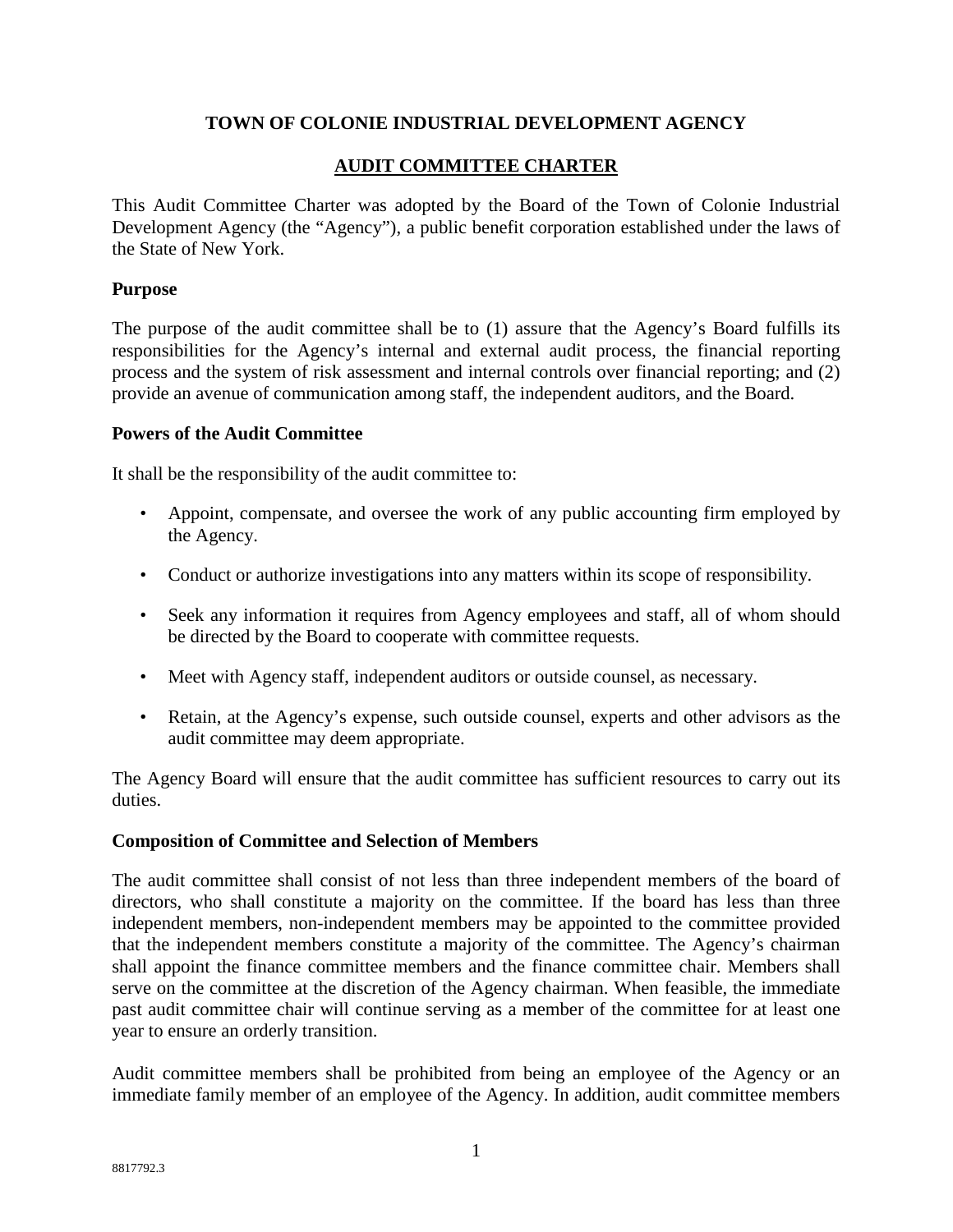shall not engage in any private business transactions with the Agency or receive compensation from any private entity that has material business relationships with the Agency, or be an immediate family member of an individual that engages in private business transactions with the Agency or receives compensation from an entity that has material business relationships with the Agency.

Members of the audit committee must be familiar with corporate financial and accounting practices.

The audit committee shall have access to the services of at least *one financial expert*; whose name shall be disclosed in the annual report of the Agency.

The audit committee's financial expert should have 1) an understanding of generally accepted accounting principles and financial statements; 2) experience in preparing or auditing financial statements of comparable entities; 3) experience in applying such principles in connection with the accounting for estimates, accruals and reserves; 4) experience with internal accounting controls and, 5) an understanding of audit committee functions.

### **Meetings**

The audit committee will meet a minimum of twice a year, with the expectation that additional meetings may be required to adequately fulfill all the obligations and duties outlined in the charter.

Members of the audit committee are expected to attend each committee meeting, in person or via telephone or videoconference. The audit committee may invite other individuals, such as members of the Agency staff, auditors or other technical experts to attend meetings and provide pertinent information, as necessary.

The audit committee will meet with the Agency's independent auditor at least annually to discuss the financial statements of the Agency.

Meeting agendas will be prepared prior to every meeting and provided to audit committee members along with briefing materials in advance of the scheduled audit committee meeting. The audit committee may act only on the affirmative vote of a majority of the members at a meeting or by unanimous consent. Minutes of these meetings will be taken.

A report of the committee's meeting will be prepared and presented to the board at its next scheduled meeting following the meeting of the committee.

Meetings of the committee are open to the public, and the committee will be governed by the rules regarding public meetings set forth in the applicable provisions of the Public Authorities Law and Article 7 of the Public Officers Law that relate to public notice and the conduct of executive session.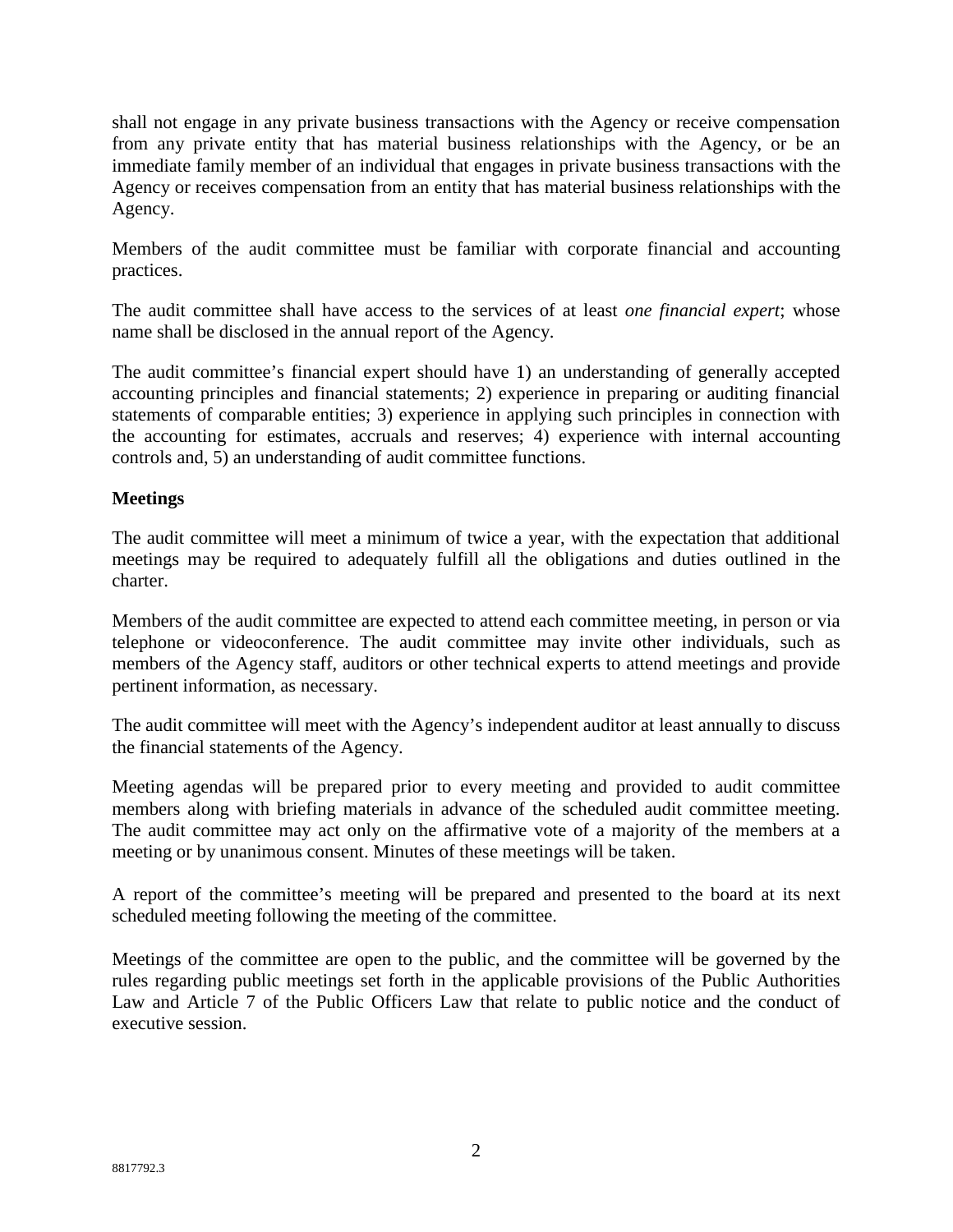### **Responsibilities**

The committee is required to recommend to the Agency Board the hiring of a certified independent accounting firm for the Agency, establish the compensation to be paid to the accounting firm and provide direct oversight of the performance of the independent audit performed by the accounting firm hired for such purposes.

The audit committee shall have responsibilities related to: (a) the independent auditor and annual financial statements; (b) oversight of the Agency's internal controls, compliance and risk assessment practices; (d) special investigations and whistleblower policies; and (e) miscellaneous issues related to the financial practices of the Agency.

### **A. Independent Auditors and Financial Statements**

The audit committee shall:

- Appoint, compensate and oversee independent auditors retained by the Agency and preapprove all audit services provided by the independent auditor.
- Establish procedures for the engagement of the independent auditor to provide permitted audit services. The Agency's independent auditor shall be prohibited from providing nonaudit services unless having received previous written approval from the audit committee. Non-audit services include tasks that directly support the Agency's operations, such as bookkeeping or other services related to the accounting records or financial statements of the Agency, financial information systems design and implementation, appraisal or valuation services, actuarial services, investment banking services, and other tasks that may involve performing management functions or making management decisions.
- Review and approve the Agency's audited financial statements, associated management letter, report on internal controls and all other auditor communications.
- Review significant accounting and reporting issues, including complex or unusual transactions and management decisions, and recent professional and regulatory pronouncements, and understand their impact on the financial statements.
- Meet with the independent audit firm on a regular basis to discuss any significant issues that may have surfaced during the course of the audit.
- Review and discuss any significant risks reported in the independent audit findings and recommendations and assess the responsiveness and timeliness of management's followup activities pertaining to the same.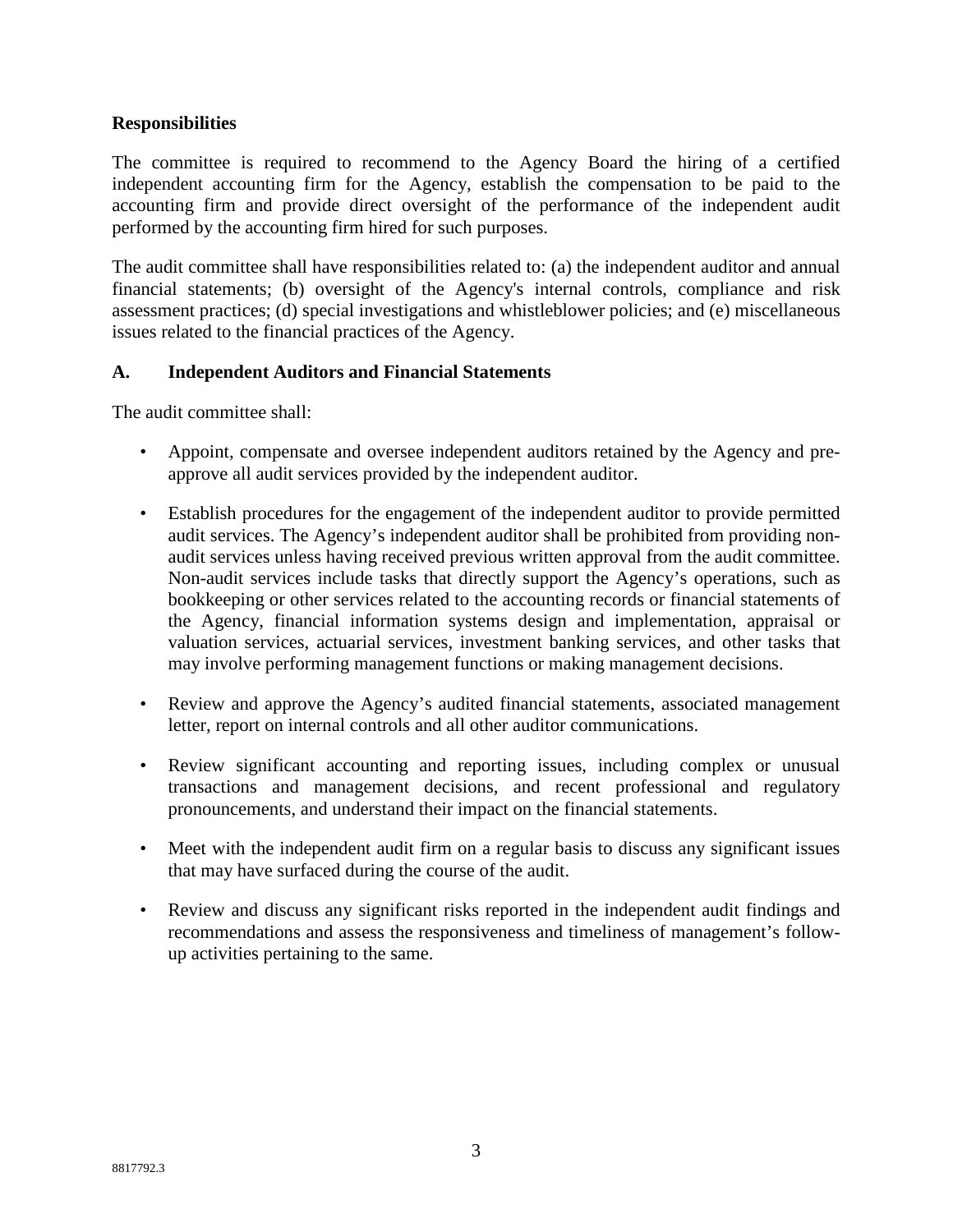## **B. Internal Controls, Compliance and Risk Assessment**

The audit committee shall:

• Review staff's assessment of the effectiveness of the Agency's internal controls and review the report on internal controls by the independent auditor as a part of the financial audit engagement.

### **C. Special Investigations**

The audit committee shall:

- Ensure that the Agency has an appropriate confidential mechanism for individuals to report suspected fraudulent activities, allegations of corruption, fraud, criminal activity, conflicts of interest or abuse by the directors, officers, or employees of the Agency or any persons having business dealings with the Agency or breaches of internal control.
- Develop procedures for the receipt, retention, investigation and/or referral of complaints concerning accounting, internal controls and auditing to the appropriate body.
- Request and oversee special investigations as needed and/or refer specific issues to the appropriate body for further investigation.
- Review all reports delivered to it any investigative body and serve as a point of contact with any such investigative body.

## **D. Other Responsibilities of the Audit Committee**

The audit committee shall:

- Present annually to the Agency's Board a written report of how it has discharged its duties and met its responsibilities as outlined in the charter.
- Obtain any information and training needed to enhance the committee members' understanding of the role of the independent auditor, the risk management process, internal controls and a certain level of familiarity in financial reporting standards and processes.
- Review the committee's charter annually, reassess its adequacy, and recommend any proposed changes to the Board of the Agency. The audit committee charter will be updated as applicable laws, regulations, accounting and auditing standards change.
- Conduct an annual self-evaluation of its performance, including its effectiveness and compliance with the charter and request the Board approval for proposed changes.

Adopted: March 16, 2015, as revised and re-adopted January 22, 2018 (and re-affirmed March 19, 2018)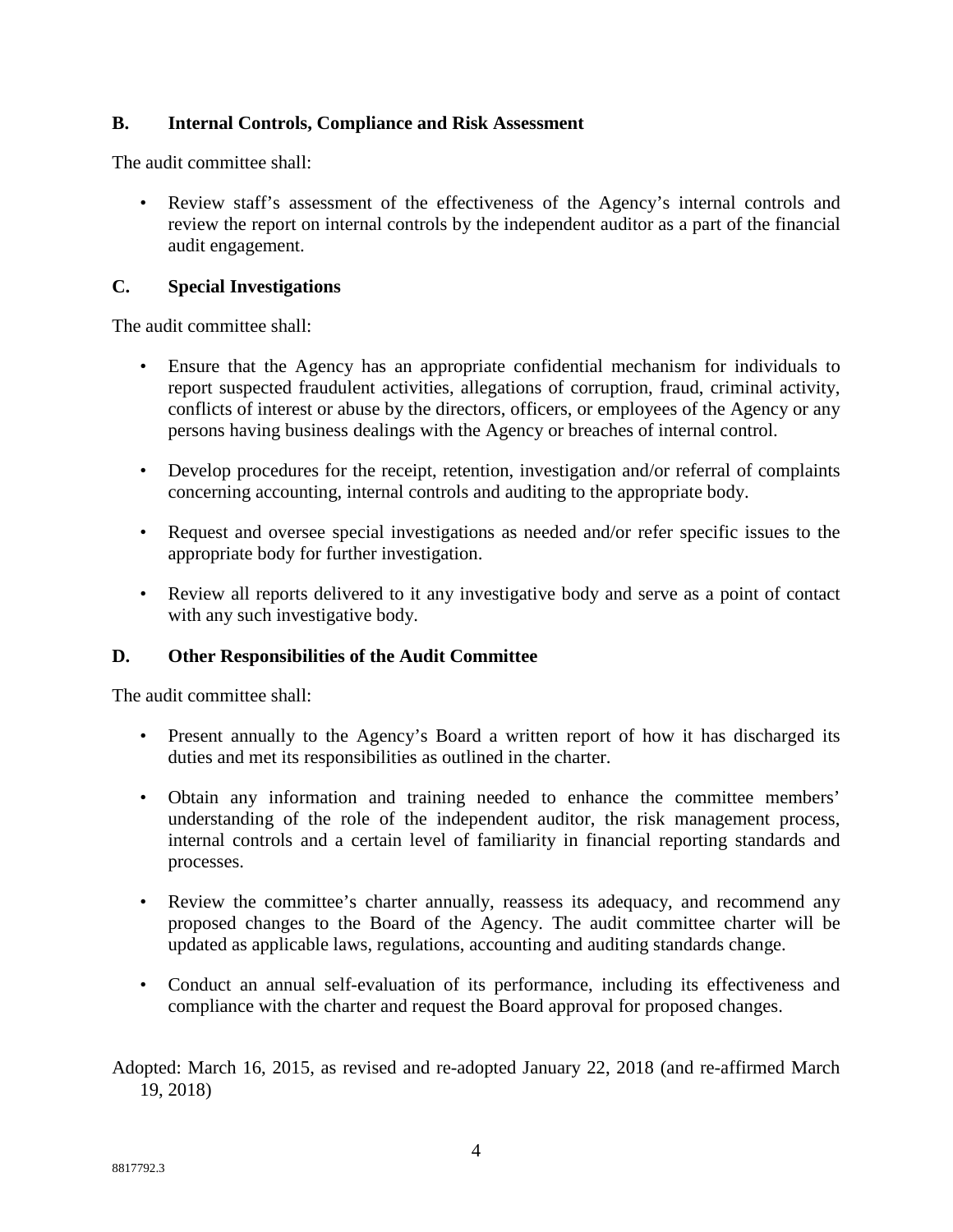## **TOWN OF COLONIE INDUSTRIAL DEVELOPMENT AGENCY**

# **FINANCE COMMITTEE CHARTER**

### **Purpose**

Pursuant to the Town of Colonie Industrial Development Agency (the "Agency") by-laws, the purpose of the finance committee is to oversee the Agency's financial transactions and to provide assistance to the Agency board in fulfilling its fiduciary responsibilities relating to accounting, reporting and regulatory practices.

#### **Duties of the Finance Committee**

It shall be the responsibility of the finance committee to:

- Review proposals for the issuance of debt by the Agency and to make recommendations concerning those proposals to the board.
- Make recommendations to the board concerning the level of debt and nature of debt issued by the Agency.
- Meet with and request information from Agency staff, independent auditors and advisors or outside counsel, as necessary to perform the duties of the committee.
- Retain, at the Agency's expense, such outside counsel, experts and other advisors as the finance committee may deem appropriate.
- Review proposals relating to the repayment of debt or other long-term financing arrangements by the Agency and its subsidiaries.
- Undertake such other responsibilities as may be requested by the Agency's board.

#### **Composition of Committee and Selection of Members**

The finance committee shall consist of not less than three independent members of the board of directors, who shall constitute a majority on the committee. If the board has less than three independent members, non-independent members may be appointed to the committee provided that the independent members constitute a majority of the committee. The Agency's chairman shall appoint the finance committee members and the finance committee chair. Members shall serve on the committee at the discretion of the Agency chairman. When feasible, the immediate past finance committee chair will continue serving as a member of the committee for at least one year to ensure an orderly transition.

Members appointed to the committee shall have the background necessary to perform its duties.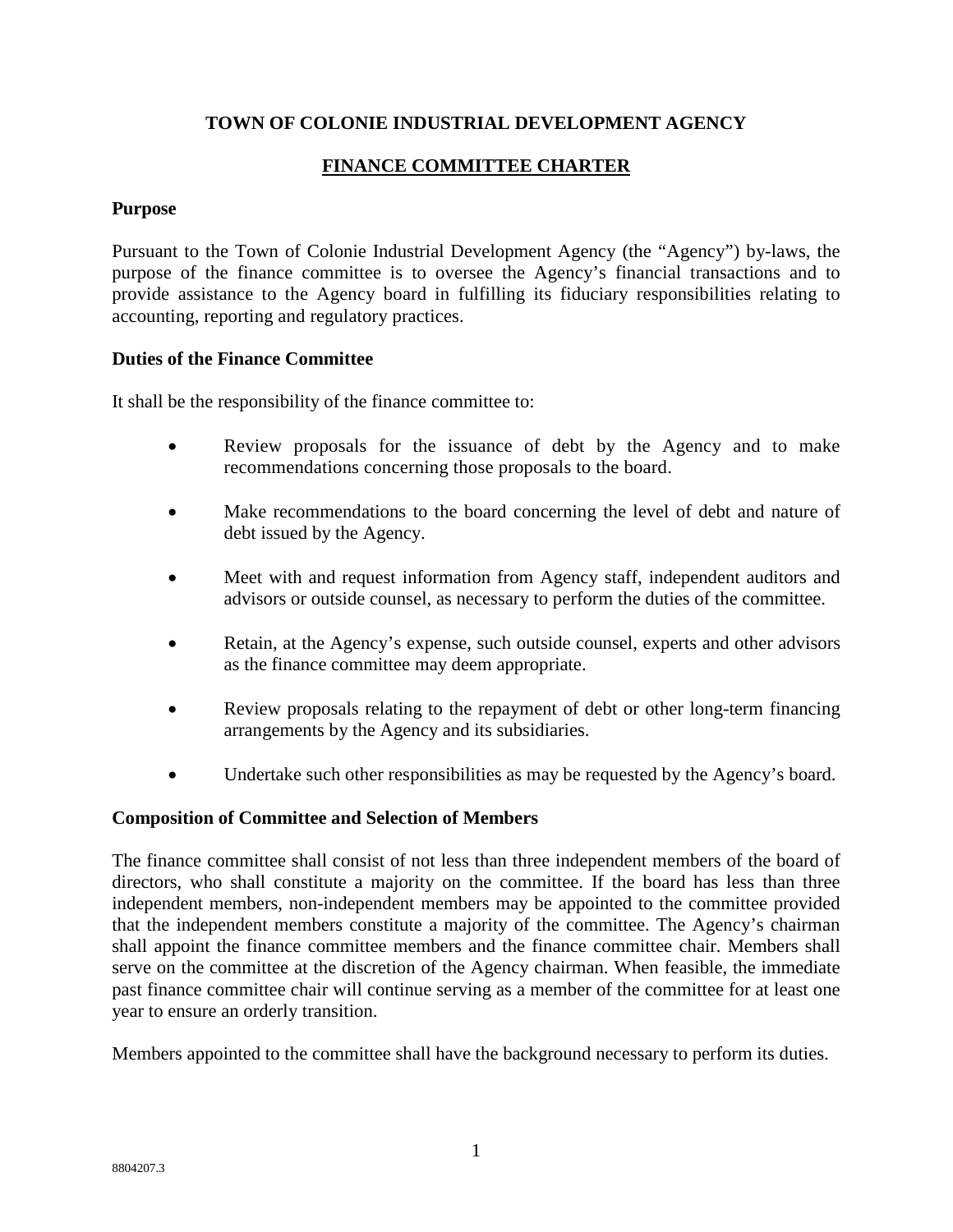### **Meetings**

The finance committee shall meet at such times as deemed advisable by the chair, but not less than twice a year. The committee must meet prior to any debt issuance planned to be undertaken by the Agency.

Members of the finance committee are expected to attend each committee meeting, in person or via telephone or videoconference. The finance committee may invite other individuals, such as members of management, auditors or other technical experts to attend meetings and provide pertinent information, as necessary. A majority of the committee members present or participating through telephone or videoconference shall constitute a quorum.

Meeting agendas shall be prepared prior to every meeting and provided to finance committee members along with briefing materials in advance of the scheduled finance committee meeting. The finance committee may act only on the affirmative vote of a majority of the members or by unanimous consent. Minutes of these meetings shall be taken.

A report of the committee's meeting shall be prepared and presented to the board at its next scheduled meeting following the meeting of the committee.

Meetings of the committee are open to the public, and the committee shall be governed by the rules regarding public meetings set forth in the applicable provisions of the Public Authorities Law and Article 7 of the Public Officers Law that relate to public notice and the conduct of executive session.

## **Review the Agency's Annual Budget**

The finance committee shall:

- Review the Agency's proposed annual operating budget as presented by Agency management for the upcoming fiscal year.
- Recommend the annual budget to the board for approval after incorporating necessary amendments.
- Monitor and report to the board on the Agency's compliance with its adopted budget during the fiscal year (actual verses estimated budget) on a quarterly basis.

#### **Oversee the Agency's Investments**

The finance committee shall:

• Annually review the Agency's investment policy and evaluate allocation of assets.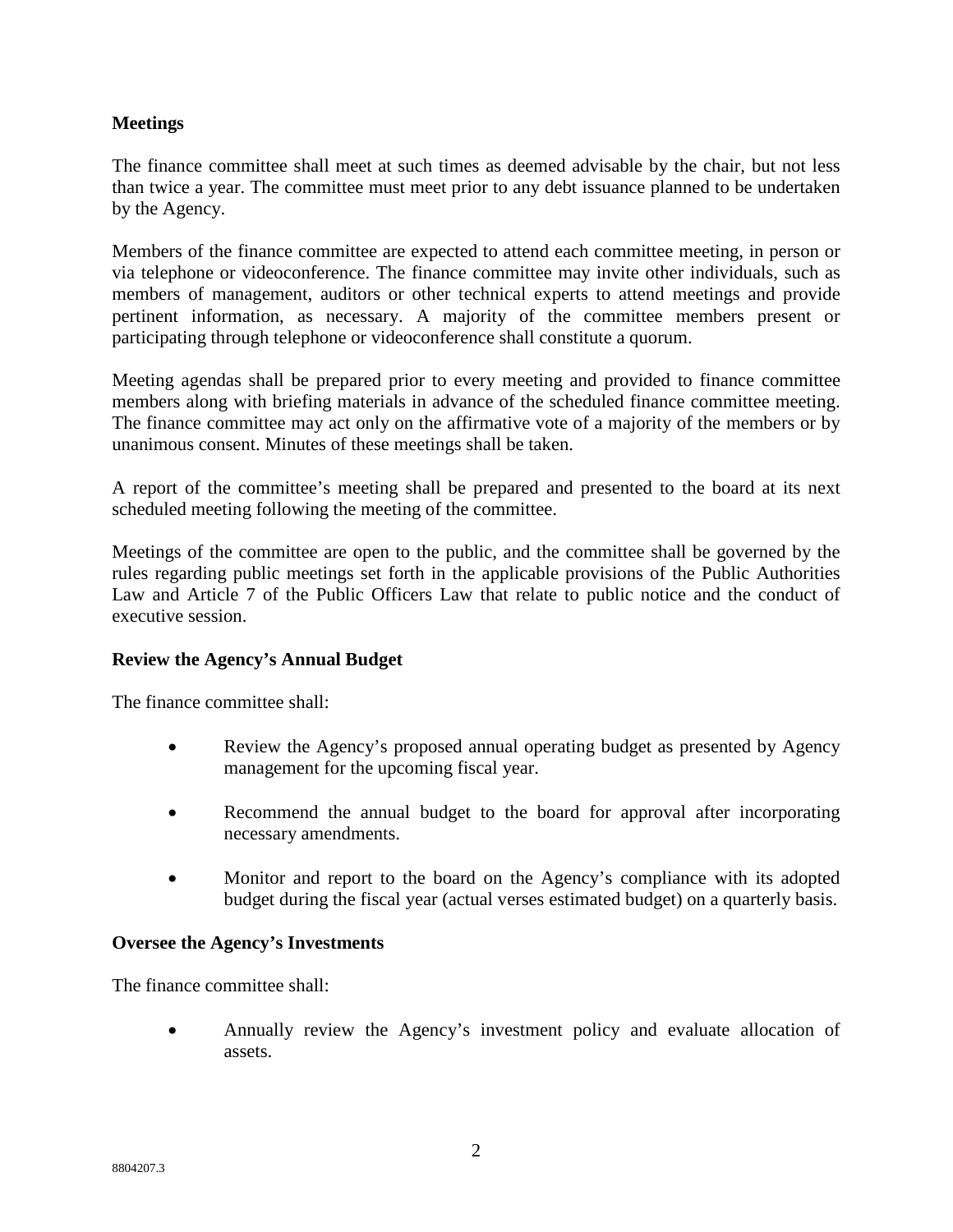- Review and recommend to the board approval of the Agency's annual investment report.
- Annually review the Agency's audit of investments as provided by independent auditors.
- Recommend to the board the selection of investment advisors, if deemed necessary.

## **Review Financial and Procurement Thresholds**

The finance committee shall:

- Review and make recommendations to the board regarding any proposed procurements submitted to the committee by the Agency's procurement officer.
- Review and recommend changes to the Agency's thresholds for procuring goods and services and to the Agency's procurement policy.
- Review and recommend changes to the Agency's uniform tax exemption policy that includes general provisions for entering into payment-in-lieu-of-taxes (PILOT) agreements and allowing tax exemptions.
- Review and recommend changes to the Agency's fee schedules.
- Review the scope and terms of the Agency's insurance policies and liability coverage on an annual basis.

Adopted: March 16, 2015, as revised and re-adopted January 22, 2018 (and re-affirmed March 19, 2018)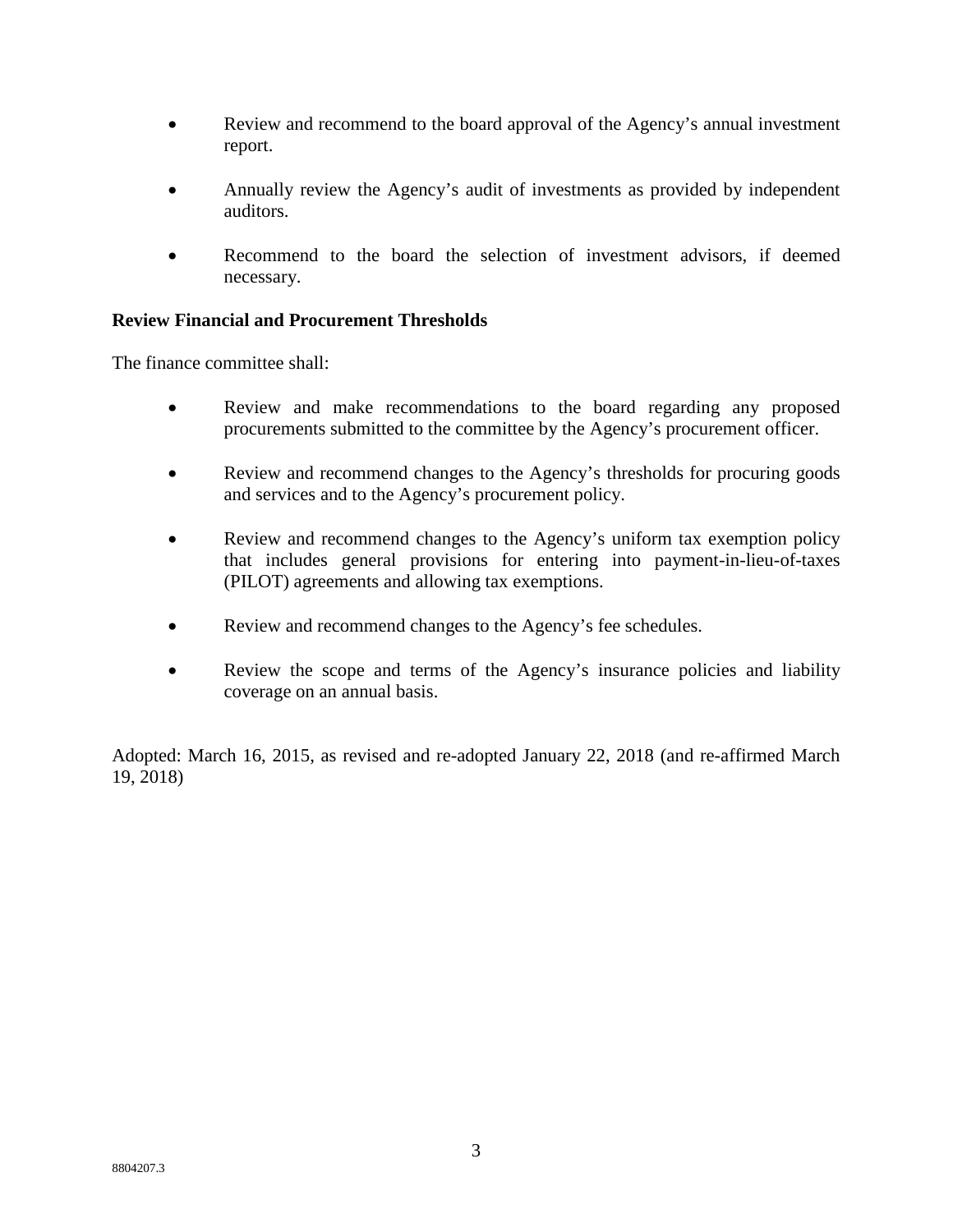### **TOWN OF COLONIE INDUSTRIAL DEVELOPMENT AGENCY**

### **GOVERNANCE COMMITTEE CHARTER**

This Governance Committee Charter was adopted by the Board of the Town of Colonie Industrial Development Agency (the "Agency"), a public benefit corporation established under the laws of the State of New York.

#### **Purpose**

The purpose of the governance committee is to assist the Board by:

- Keeping the Board informed of current best practices in corporate governance;
- Reviewing corporate governance trends for their applicability to the Agency;
- Recommending updates to the Agency's corporate governance principles and governance practices;
- Advising those responsible for appointing members to the Board on the skills and experiences required of potential board members;
- Examining ethical and conflict of interest issues;
- Performing board self-evaluations; and
- Recommending by-laws which include rules and procedures for conduct of board business.

#### **Powers of the Governance Committee**

The Board has delegated to the governance committee the power and authority necessary to discharge its duties, including the right to:

- Meet with and obtain any information it may require from Agency staff.
- Obtain advice and assistance from outside counsel, accounting and other advisors as the committee deems necessary.
- Solicit, at the Agency's expense, persons having special competencies, including legal, accounting or other consultants as the committee deems necessary to fulfill its responsibilities. The governance committee shall have the authority to negotiate the terms and conditions of any contractual relationship subject to the Board's adopted procurement guidelines as per Public Authorities Law Section 2879, and to present such contracts to the Board for its approval.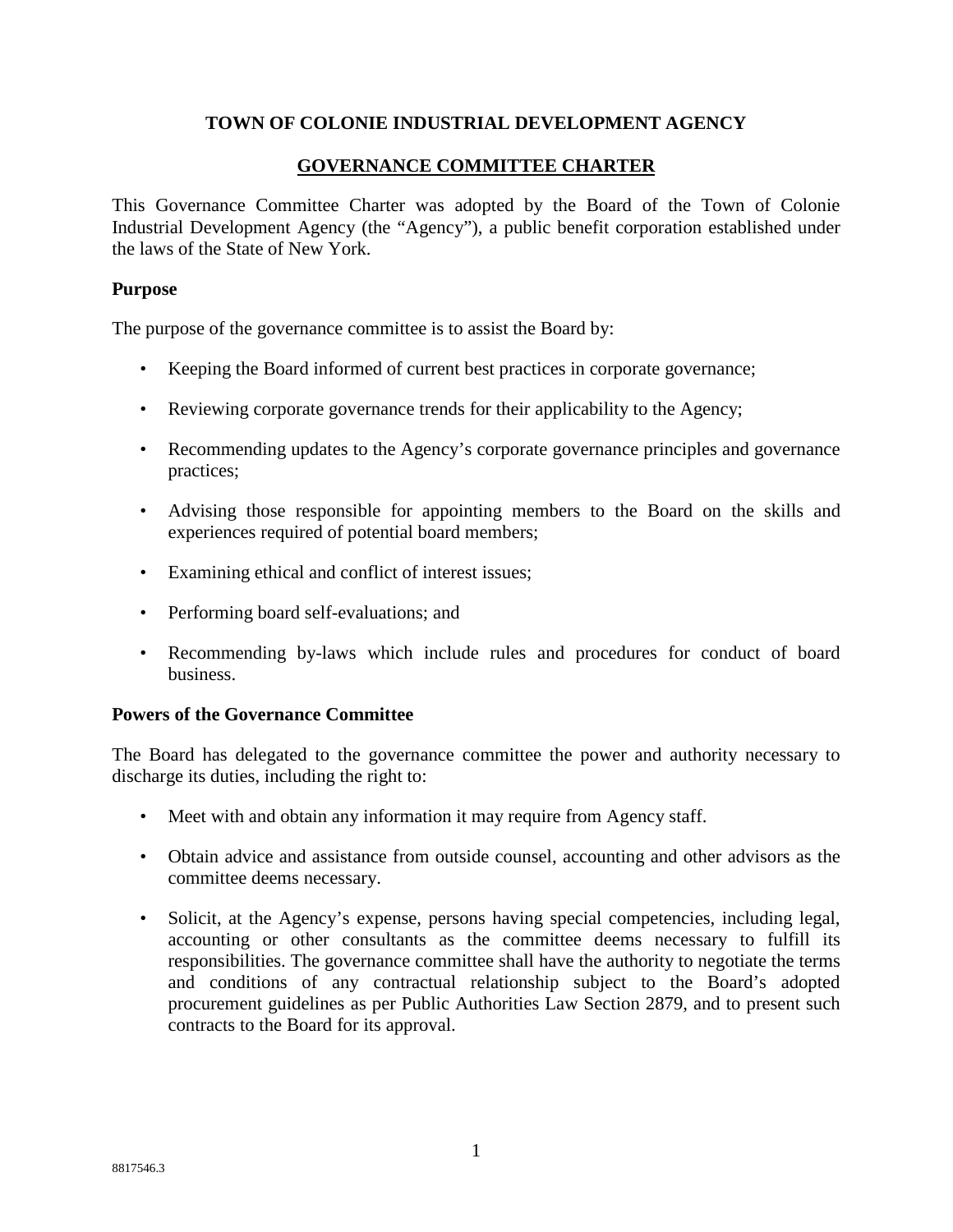### **Composition and Selection**

The governance committee shall consist of not less than three independent members of the board of directors, who shall constitute a majority on the committee. If the board has less than three independent members, non-independent members may be appointed to the committee provided that the independent members constitute a majority of the committee. The Agency's chairman shall appoint the governance committee members and the governance committee chair. Members shall serve on the committee at the discretion of the Agency chairman. When feasible, the immediate past governance committee chair will continue serving as a member of the committee for at least one year to ensure an orderly transition.

Governance committee members shall be prohibited from being an employee of the Agency or an immediate family member of an employee of the Agency. In addition, governance committee members shall not engage in any private business transactions with the Agency or receive compensation from any private entity that has material business relationships with the authority, or be an immediate family member of an individual that engages in private business transactions with the Agency or receives compensation from an entity that has material business relationships with the Agency.

The governance committee members should be knowledgeable or become knowledgeable in matters pertaining to governance.

### **Committee Structure and Meetings**

The governance committee will meet a minimum of twice a year, with the expectation that additional meetings may be required to adequately fulfill all the obligations and duties outlined in the charter. All committee members are expected to attend each meeting, in person or via telephone or videoconference.

Meeting agendas will be prepared for every meeting and provided to the governance committee members in advance of the scheduled meeting, along with the appropriate materials needed to make informed decisions. The governance committee shall act only on the affirmative vote of a majority of the members at a meeting or by unanimous consent. Minutes of these meetings are to be taken.

Meetings of the committee are open to the public, and the committee shall be governed by the rules regarding public meetings set forth in the applicable provisions of the Public Authorities Law and Article 7 of the Public Officers Law that relate to public notice and the conduct of executive session.

## **Reports**

The governance committee shall:

• Report its actions and recommendations to the Board at the next regular meeting of the Board.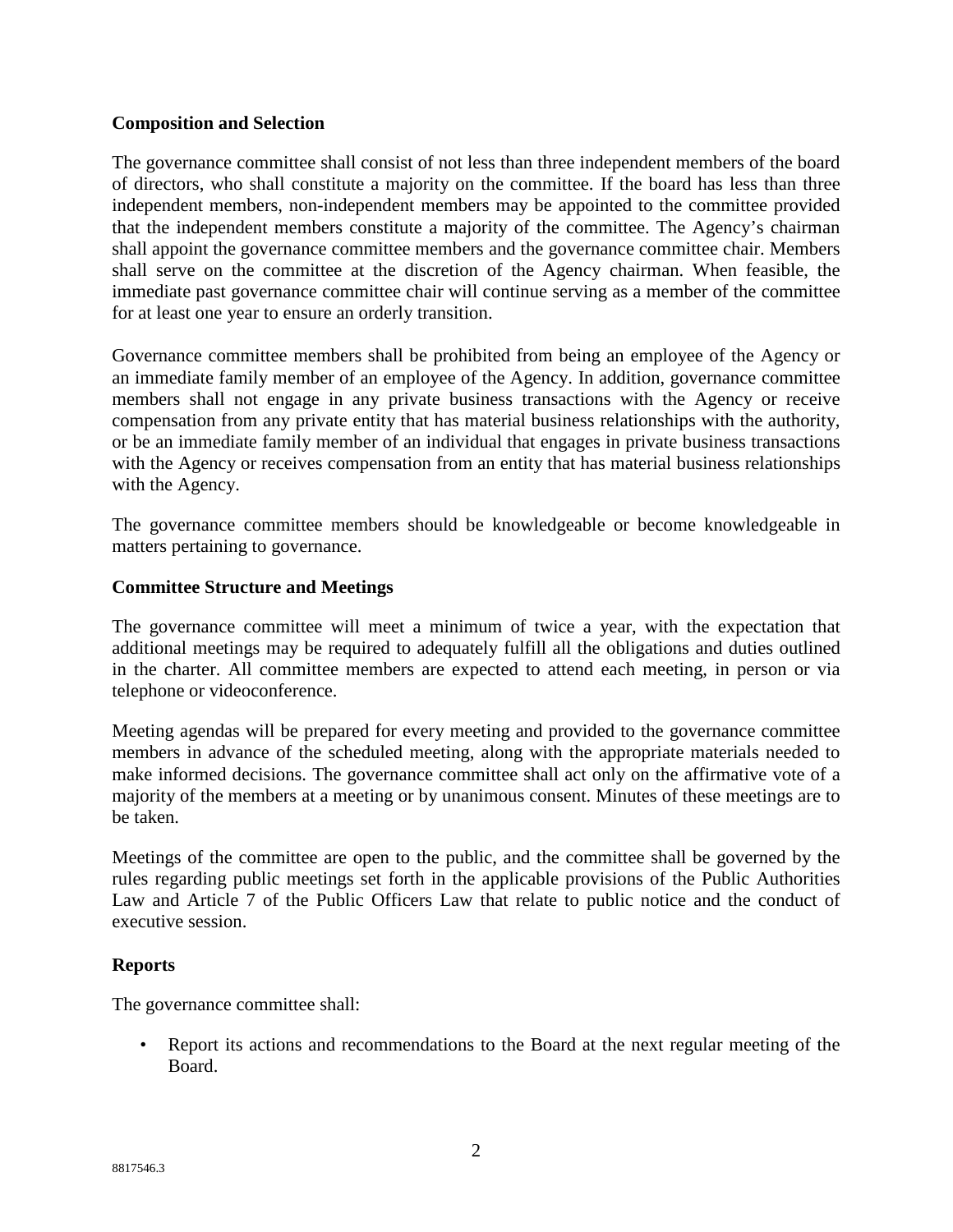- Report to the Board, at least annually, regarding any proposed changes to the governance charter or the governance guidelines.
- Provide a self-evaluation of the governance committee's functions on an annual basis.

## **Responsibilities**

To accomplish the objectives of good governance and accountability, the governance committee has responsibilities related to: (a) the Agency's Board; (b) evaluation of the Agency's policies; and (c) other miscellaneous issues.

## **Relationship to the Agency's Board**

The Board has delegated to the governance committee the responsibility to review, develop, draft, revise or oversee policies and practices for which the governance committee has specific expertise, as follows:

- Develop the Agency's governance practices. These practices should address transparency, independence, accountability, fiduciary responsibilities, and management oversight.
- Develop the competencies and personal attributes required of Members to assist those authorized to appoint members to the Board in identifying qualified individuals.

In addition, the governance committee shall:

- Develop and recommend to the Board the number and structure of committees to be created by the Board.
- Develop and provide recommendations to the Board regarding Board member education, including new member orientation and regularly scheduled board member training to be obtained from state-approved trainers.
- Develop and provide recommendations to the Board on performance evaluations, including coordination and oversight of such evaluations of the board, its committees and senior management in the Agency's governance process.

## **Evaluation of the Agency's Policies**

The governance committee shall:

- Develop, review on a regular basis, and update as necessary the Agency's code of ethics and written policies regarding conflicts of interest. Such code of ethics and policies shall be at least as stringent as the laws, rules, regulations and policies applicable to state officers and employees.
- Develop and recommend to the Board any required revisions to the Agency's written policies regarding the protection of whistleblowers from retaliation.